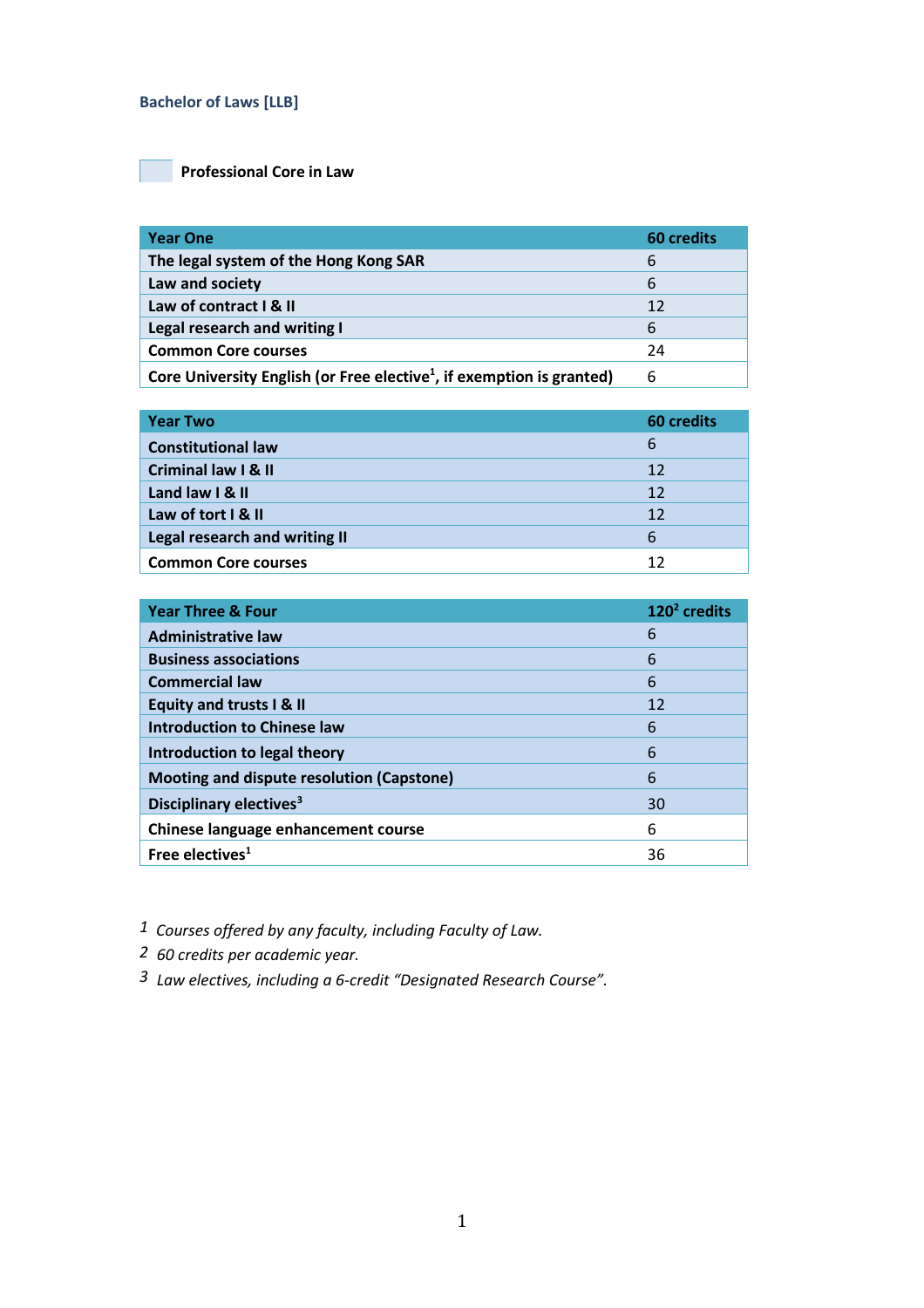### **Bachelor of Business Administration (Law) and Bachelor of Laws [BBA(Law) and LLB]**

#### (A) Major in Business

**Professional Core in Law**

| <b>Year One</b>                                                                   | <b>60 credits</b> |
|-----------------------------------------------------------------------------------|-------------------|
| The legal system of the Hong Kong SAR                                             | 6                 |
| Law and society                                                                   | 6                 |
| Law of contract I & II                                                            | 12                |
| Legal research and writing I                                                      | 6                 |
| Business Core courses / electives <sup>1</sup>                                    | 18                |
| <b>Common Core course</b>                                                         | 6                 |
| Core University English (or Free elective <sup>2</sup> , if exemption is granted) | 6                 |

| <b>Year Two</b>                                | 60 credits |
|------------------------------------------------|------------|
| Law of tort I & II                             | 12         |
| Legal research and writing II                  | b          |
| Business Core courses / electives <sup>1</sup> | 24         |
| <b>Common Core courses</b>                     | 18         |
|                                                |            |

| <b>Year Three</b>                              | <b>60 credits</b> |
|------------------------------------------------|-------------------|
| <b>Administrative law</b>                      | 6                 |
| <b>Business associations</b>                   | 6                 |
| <b>Commercial law</b>                          | 6                 |
| <b>Constitutional law</b>                      | 6                 |
| Business Core courses / electives <sup>1</sup> | 18                |
| Chinese language enhancement course            | 6                 |
| Free electives <sup>2</sup>                    | 12                |

| <b>Year Four &amp; Five</b>                    | $1203$ credits |
|------------------------------------------------|----------------|
| <b>Criminal law I &amp; II</b>                 | 12             |
| <b>Equity and trusts I &amp; II</b>            | 12             |
| <b>Introduction to Chinese law</b>             | 6              |
| Introduction to legal theory                   | 6              |
| Land law I & II                                | 12             |
| Mooting and dispute resolution (Capstone)      | 6              |
| Disciplinary electives <sup>4</sup>            | 30             |
| Business Core courses / electives <sup>1</sup> | 18             |
| Free electives <sup>2</sup>                    | 18             |

**Upon graduation, students are awarded two degrees. There is an optional exit at the end of Year 4 for students who wish to graduate with BBA(Law) degree only.**

*1 Courses for satisfying the Business major.*

- *2 Courses offered by any faculty, including Faculty of Law and HKU Business School.*
- *3 60 credits per academic year.*
- *4 Law electives.*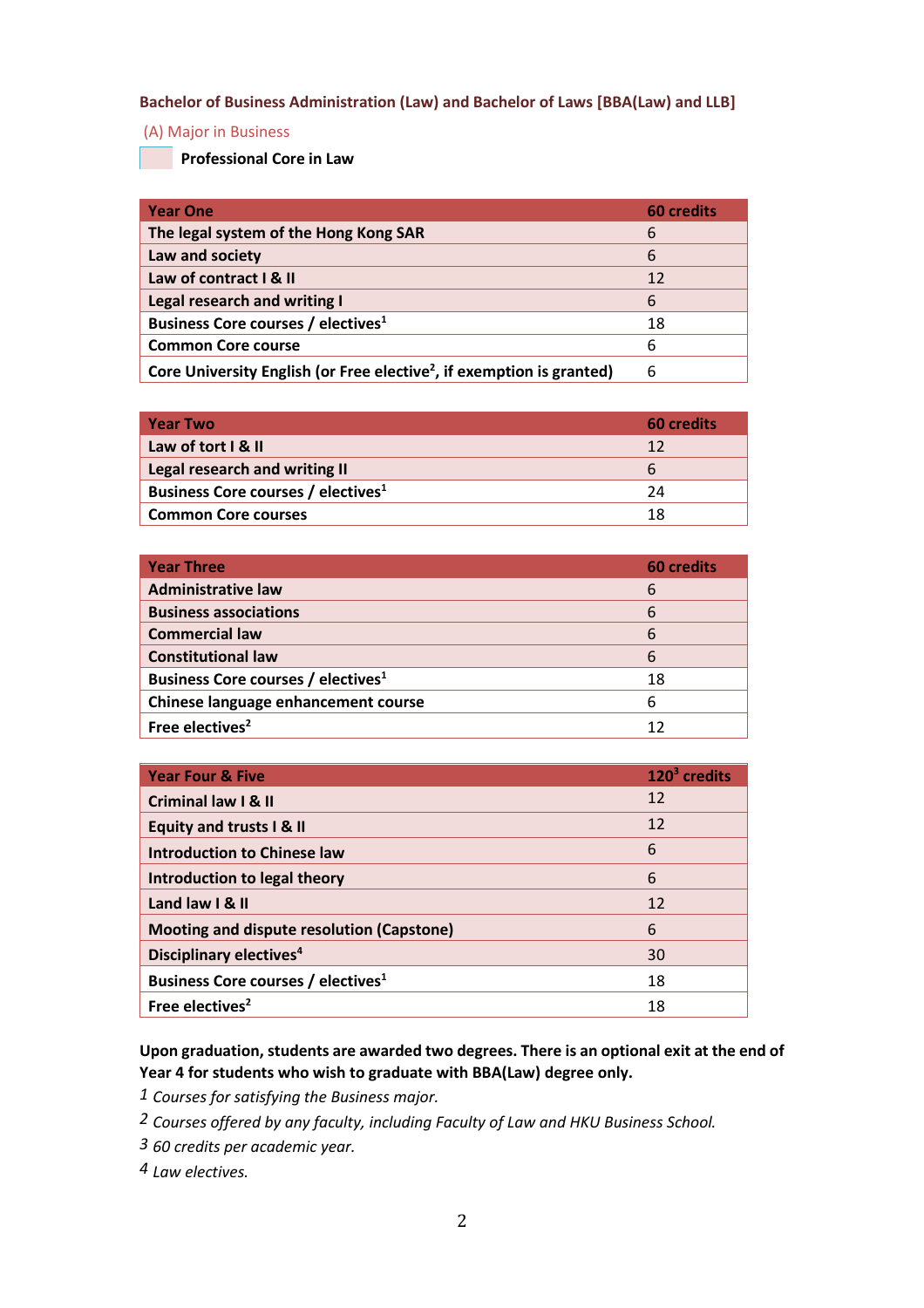### (B) Professional Core in Accounting

## **Professional Core in Law**

| <b>Year One</b>                                                                   | <b>60 credits</b> |
|-----------------------------------------------------------------------------------|-------------------|
| The legal system of the Hong Kong SAR                                             | 6                 |
| Law and society                                                                   | 6                 |
| Law of contract   & II                                                            | 12                |
| Legal research and writing I                                                      | 6                 |
| <b>Accounting Core courses</b> <sup>1</sup>                                       | 18                |
| <b>Common Core course</b>                                                         | 6                 |
| Core University English (or Free elective <sup>2</sup> , if exemption is granted) | 6                 |

| <b>Year Two</b>                 | 60 credits |
|---------------------------------|------------|
| Law of tort I & II              | 12         |
| Legal research and writing II   | b          |
| <b>Accounting Core courses1</b> | 24         |
| <b>Common Core courses</b>      | 18         |

| <b>Year Three</b>                   | <b>60 credits</b> |
|-------------------------------------|-------------------|
| <b>Administrative law</b>           | 6                 |
| <b>Business associations</b>        | 6                 |
| <b>Commercial law</b>               | 6                 |
| <b>Constitutional law</b>           | 6                 |
| <b>Accounting Core courses1</b>     | 30                |
| Chinese language enhancement course |                   |

| <b>Year Four &amp; Five</b>                | $1203$ credits |
|--------------------------------------------|----------------|
| <b>Criminal law I &amp; II</b>             | 12             |
| Land law I & II                            | 12             |
| <b>Introduction to Chinese law</b>         | 6              |
| <b>Equity and trusts I &amp; II</b>        | 12             |
| Introduction to legal theory               | 6              |
| Mooting and dispute resolution (Capstone)  | 6              |
| Disciplinary electives <sup>4</sup>        | 30             |
| <b>Accounting Core courses<sup>1</sup></b> | 36             |

**Upon graduation, students are awarded two degrees. There is an optional exit at the end of Year 4 for students who wish to graduate with BBA(Law) degree only.**

- *1 Compulsory courses for satisfying the professional core in Accounting.*
- *2 Courses offered by any faculty, including Faculty of Law and HKU Business School.*
- *3 60 credits per academic year.*
- *4 Law electives.*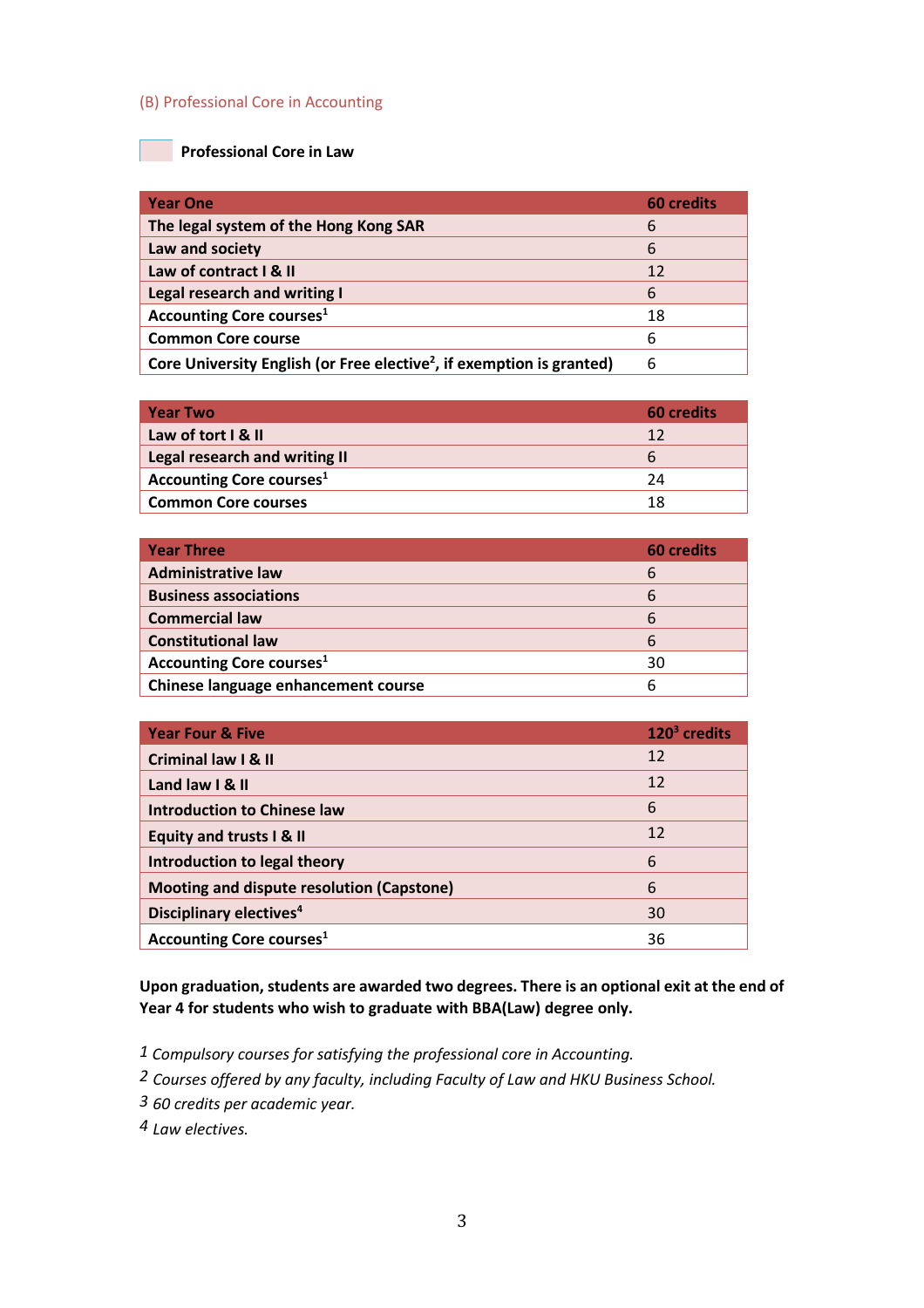# **Bachelor of Social Sciences (Government and Laws) and Bachelor of Laws [BSocSc (Govt&Laws) and LLB]**

### **Professional Core in Law**

| <b>Year One</b>                                                                   | <b>60 credits</b> |
|-----------------------------------------------------------------------------------|-------------------|
| The legal system of the Hong Kong SAR                                             | 6                 |
| Law and society                                                                   | 6                 |
| Law of contract I & II                                                            | 12                |
| <b>Legal research and writing I</b>                                               | 6                 |
| <b>Common Core courses</b>                                                        | 12                |
| Core University English (or Free elective <sup>1</sup> , if exemption is granted) | 6                 |
| Social Sciences / Politics and Public Admin courses <sup>2</sup>                  | 12                |

| <b>Year Two</b>                                                  | <b>60 credits</b> |
|------------------------------------------------------------------|-------------------|
| <b>Administrative law</b>                                        | 6                 |
| <b>Constitutional law</b>                                        | 6                 |
| Law of tort I & II                                               | 12                |
| Legal research and writing II                                    | 6                 |
| <b>Common Core courses</b>                                       | 12                |
| Social Sciences / Politics and Public Admin courses <sup>2</sup> | 18                |

| <b>Year Three</b>                                                | 60 credits |
|------------------------------------------------------------------|------------|
| Criminal law I & II                                              | 12         |
| Land law I & II                                                  | 12         |
| Chinese language enhancement course                              |            |
| Social Sciences / Politics and Public Admin courses <sup>2</sup> | 30         |

| <b>Year Four &amp; Five</b>                                      | $1203$ credits |
|------------------------------------------------------------------|----------------|
| <b>Business associations</b>                                     | 6              |
| <b>Commercial law</b>                                            | 6              |
| <b>Equity and trusts I &amp; II</b>                              | 12             |
| <b>Introduction to Chinese law</b>                               | 6              |
| Introduction to legal theory                                     | 6              |
| Mooting and dispute resolution (Capstone)                        | 6              |
| <b>Disciplinary electives<sup>4</sup></b>                        | 30             |
| Social Sciences / Politics and Public Admin courses <sup>2</sup> | 36             |
| Free electives <sup>1</sup>                                      | 12             |

**Upon graduation, students are awarded two degrees. There is an optional exit at the end of Year 4 for students who wish to graduate with BSS(GL) degree only.**

- *1 Courses offered by any faculty, including Faculty of Law and Faculty of Social Sciences.*
- *2 Courses for satisfying the Politics and Public Administration major.*
- *3 60 credits per academic year.*
- *4 Law electives.*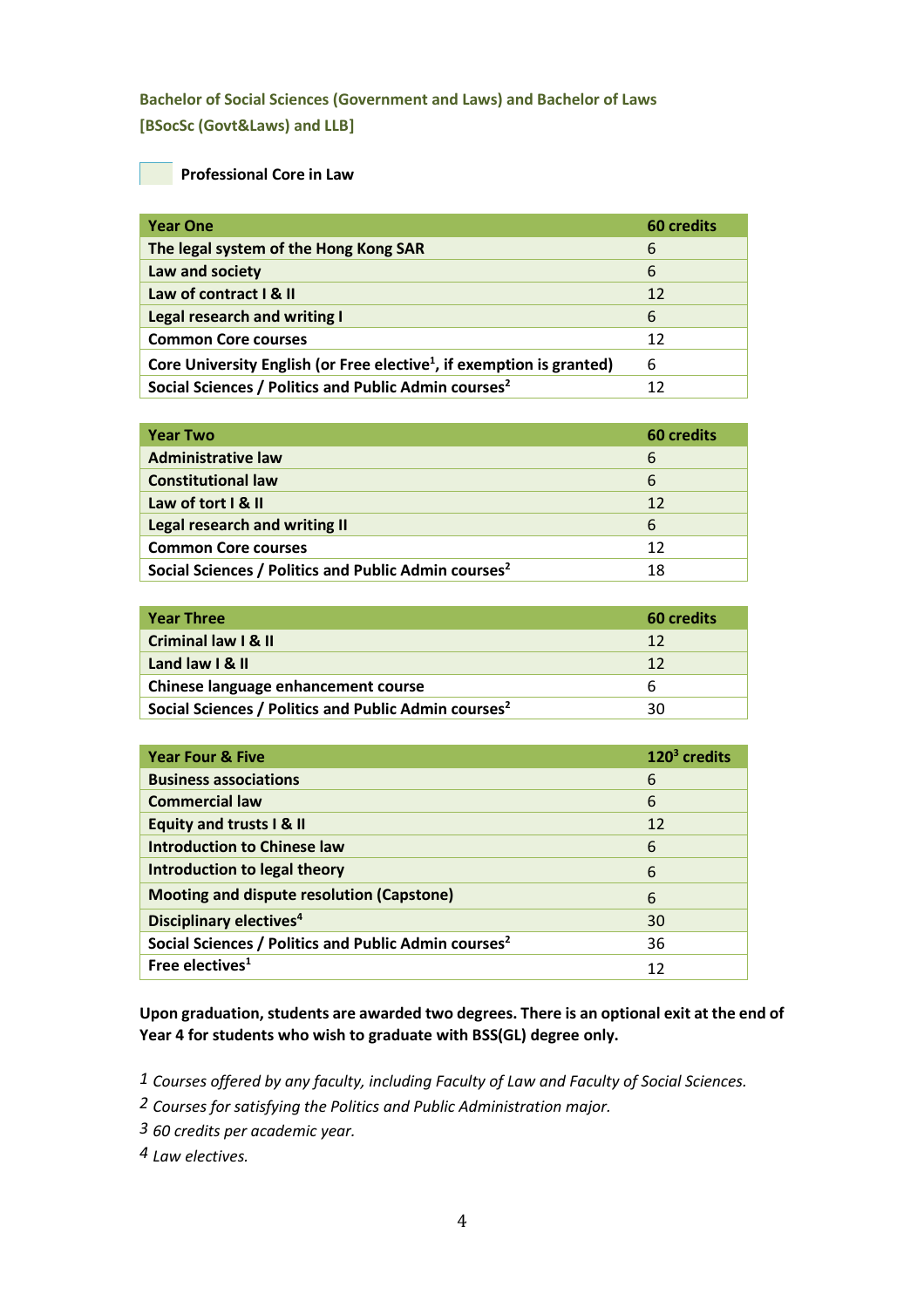#### **Bachelor of Arts and Bachelor of Laws [BA and LLB]**

## **Professional Core in Law**

| <b>Year One</b>                                                                   | <b>60 credits</b> |
|-----------------------------------------------------------------------------------|-------------------|
| The legal system of the Hong Kong SAR                                             | 6                 |
| Law and society                                                                   | 6                 |
| Law of contract   & II                                                            | 12                |
| Legal research and writing I                                                      | 6                 |
| <b>Common Core course</b>                                                         | 6                 |
| Core University English (or Free elective <sup>1</sup> , if exemption is granted) | 6                 |
| <b>Literary Studies courses</b>                                                   | 18                |

| <b>Year Two</b>                            | <b>60 credits</b> |
|--------------------------------------------|-------------------|
| <b>Administrative law</b>                  | 6                 |
| <b>Constitutional law</b>                  | 6                 |
| Law of tort I & II                         | 12                |
| Legal research and writing II              | 6                 |
| <b>Common Core courses</b>                 | 12                |
| <b>Literary Studies courses</b>            | 12                |
| Introductory Interdisciplinary core course |                   |

| <b>Year Three</b>                                | <b>60 credits</b> |
|--------------------------------------------------|-------------------|
| <b>Criminal law I &amp; II</b>                   | 12                |
| <b>Introduction to Chinese law</b>               | 6                 |
| Land law I & II                                  | 12                |
| Chinese language enhancement course              | 6                 |
| <b>Common Core course</b>                        | 6                 |
| <b>Literary Studies courses</b>                  | 12                |
| Advanced Interdisciplinary elective <sup>2</sup> | 6                 |

| <b>Year Four &amp; Five</b>                                      | $1203$ credits |
|------------------------------------------------------------------|----------------|
| <b>Business associations</b>                                     | 6              |
| <b>Commercial law</b>                                            | 6              |
| Equity and trusts I & II                                         | 12             |
| Introduction to legal theory                                     | 6              |
| Mooting and dispute resolution (Capstone)                        | 6              |
| Disciplinary electives <sup>4</sup>                              | 18             |
| Advanced Interdisciplinary core course - Research project in law | 6              |
| and literary studies OR Internship in law and literary studies   |                |
| Advanced Interdisciplinary electives <sup>2/5</sup>              | 12             |
| <b>Literary Studies courses</b>                                  | 12             |
| Free electives <sup>1</sup>                                      | 36             |

**Upon graduation, students are awarded two degrees. There is an optional exit at the end of Year 4 for students who wish to graduate with BA degree only.**